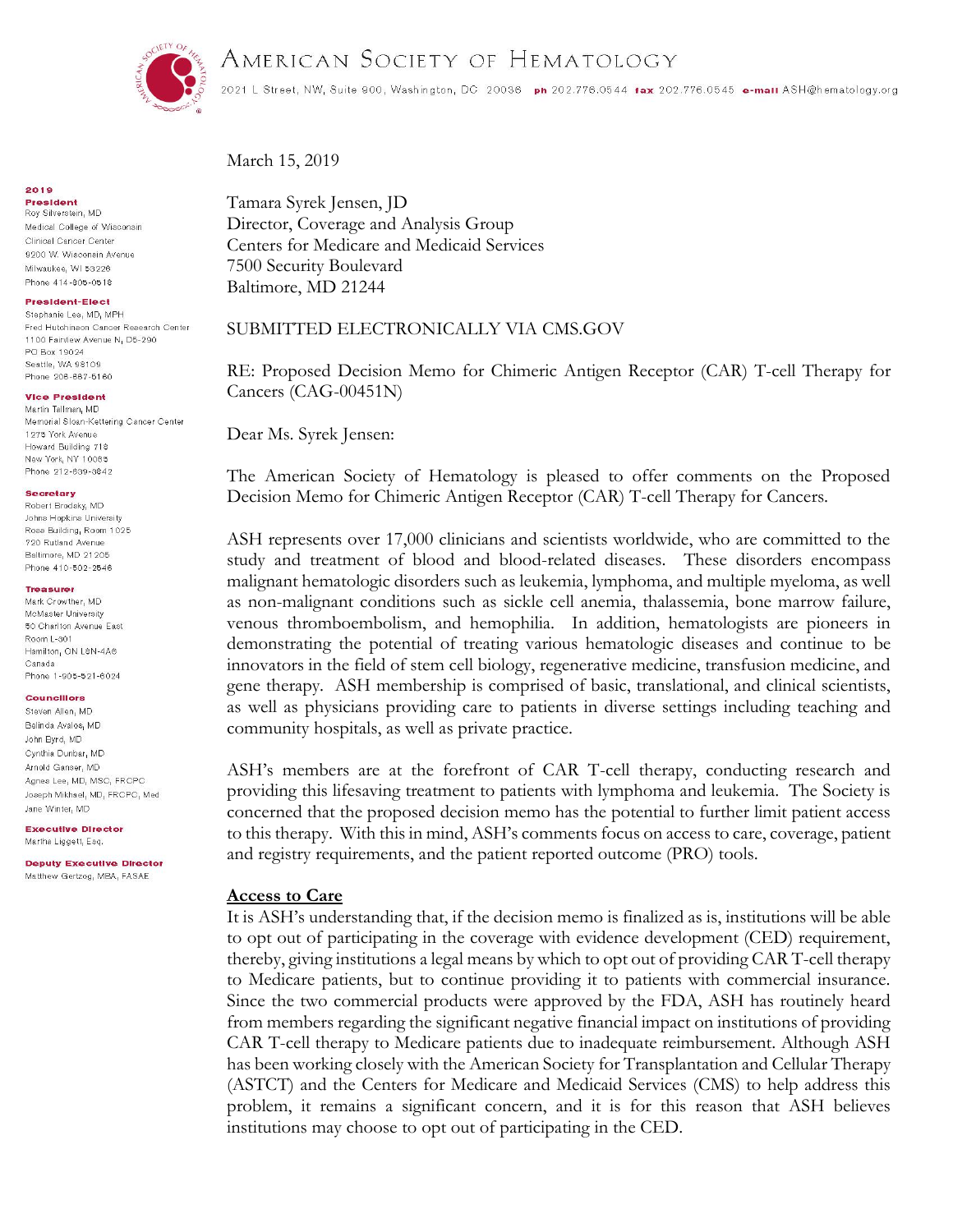Patients receiving CAR T-cell therapy have typically exhausted all other treatment options, including chemotherapy, radiation, and stem cell transplant. Successful treatment with CAR T-cell therapy improves quality of life and increases survival for these patients. ASH has strong concerns that, as written, the proposed decision memo will narrow the already limited access to this therapy. The Society recommends that CMS eliminate the CED requirement and instead implement a National Coverage Determination (NCD) with a registry reporting requirement which will allow the agency to collect additional data on this therapy while mitigating the access concerns raised by the current policy.

## **Coverage**

CMS proposes to cover autologous treatment with T-cells expressing at least one chimeric antigen receptor (CAR) through CED when prescribed by the treating oncologist, performed in a hospital, and all of the outlined requirements are met. ASH recommends revising "autologous" to "FDA approved," thereby removing the tie to cell source. Kymriah® and Yescarta®, the two approved CARs, are the first therapies of their kind to be approved; however, there are numerous CARs currently under development that employ a different method of action. Because ASH recognizes that CMS prefers not to reopen its NCDs on a regular basis, this recommended change will provide a pathway to coverage for therapies ASH expects to be approved in next five years.

## **Patient Requirements**

The patient requirements as proposed by CMS require a patient to have "relapsed or refractory cancer." ASH recommends CMS change this to cover patients with "FDA label indications." Although the two currently approved FDA products are approved for individuals with relapsed and refractory cancers, current clinical trials are underway to employ these constructs earlier in the disease process.<sup>1,2</sup> Furthermore, the decision memo already recognizes treatment according to "FDA indication." Section 3.a reads, "Treatment is an FDA-approved biological, providing targeted therapy for a known antigen expressed in the patient's cancer according to an FDA indication in a hospital."

## **Registry Requirements**

If CMS proceeds with the CED despite our concerns, ASH requests that the Center for International Blood and Marrow Transplant Research (CIBMTR) be listed in the final NCD as a qualified registry. CIBMTR already collaborates with both Kite/Gilead and Novartis to track long-term outcomes of patients treated with CAR T-cell therapy; consequently, institutions currently providing CAR T-cell therapy, already report data to CIBMTR. Based on this and CIBMTR's additional experience in the hematopoietic cell transplantation (HCT) and cellular therapy space, they are an ideal candidate to be a qualified registry for the CED. ASH recommends that CIBMTR be listed as an approved registry on the effective date of the coverage policy, if possible.

Additionally, ASH requests that CMS clarify section 3.a.iii, which states that "The furnishing hospital shall address the CED questions on all registry patients by tracking the following clinical data elements at baseline, at treatment, and at follow-up 3 months, 6 months, 12 months, and 24 months after the treatment is administered." If CMS intended for hospitals to collect and analyze the data, then ASH respectfully recommends that CMS reword this provision so that it is clear that the responsibility for the data collection and analysis is with the registry. Our members are very concerned that if centers can opt out of the data collection requirement, that hospitals will opt out of providing CAR-T therapy to Medicare beneficiaries. This would exacerbate the existing patient access problems. Once adequate data are collected, validating the real-world effectiveness of these treatments, this CED should quickly evolve into a standardized coverage policy that ensures that Medicare beneficiaries get timely and unfettered access to evidence-based treatments.

Furthermore, in order to collect robust, complete data, ASH asks that race and ethnicity be added to the requirements for data collection.

# **Patient Reported Outcomes**

 $\overline{a}$ 

<sup>1</sup> ZUMA-7: A phase 3 randomized trial of axicabtagene ciloleucel (Axi-Cel) versus standard-of-care (SOC) therapy in patients with relapsed/refractory diffuse large B cell lymphoma (R/R DLBCL).

<sup>2</sup> Long-Term Follow-up of CD19 CAR Therapy in Acute Lymphoblastic Leukemia